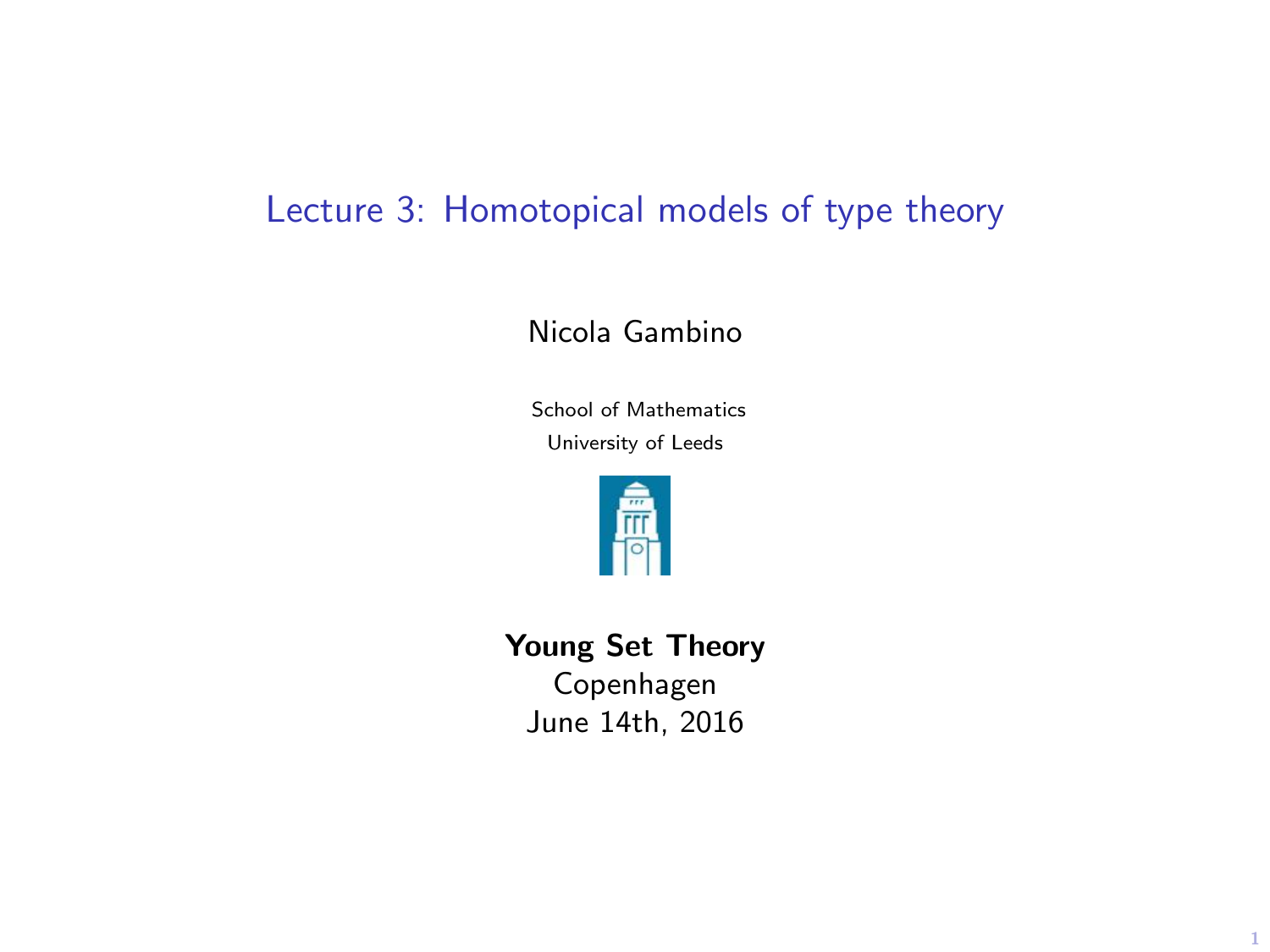## What happened yesterday?

#### Type theory

- $\blacktriangleright$  the type theory **T**
- $\blacktriangleright$  Extensional vs intensional type theories

#### Homotopical algebra

- $\triangleright$  Weak factorisation systems and model structures
- $\blacktriangleright$  Groupoids
- $\blacktriangleright$  Simplicial sets

Italy 2 – Belgium 0

#### Exercises

- ►  $x, y : A, u : \text{Id}_A(x, y) \vdash u^{-1} : \text{Id}_A(y, x)$
- $\triangleright$  x, y, z : A, u :  $\mathsf{Id}_A(x, y)$ , v :  $\mathsf{Id}_A(y, z) \vdash v \circ u$  :  $\mathsf{Id}_A(x, z)$ .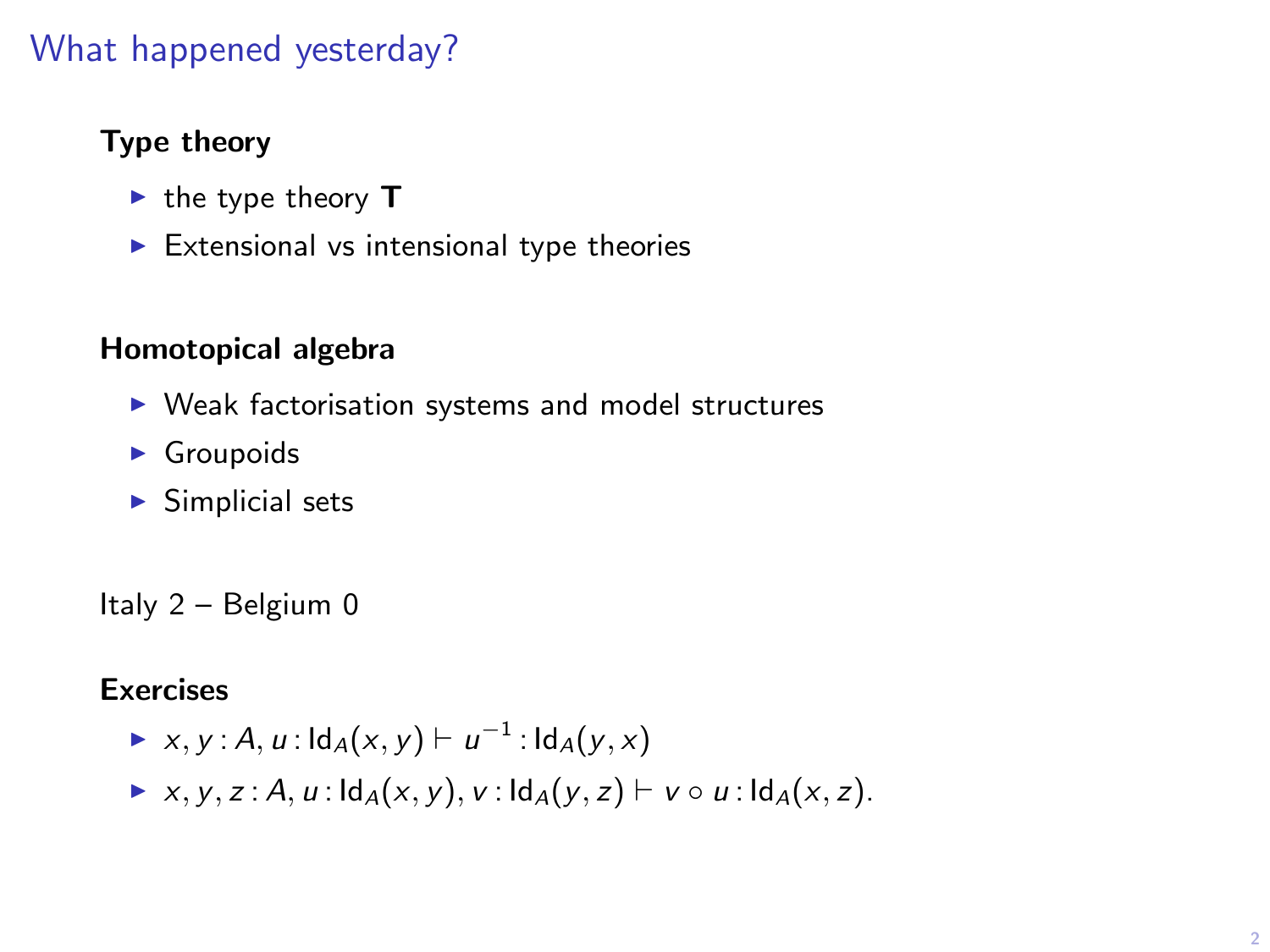## Problems with intensionality

The axioms for identity types do not seem to capture fully what we want.

#### Example

 $\blacktriangleright$  we have

$$
\mathsf{Id}_{A \times B}(\, c, d \, ) \quad \longleftrightarrow \quad \mathsf{Id}_A\big(\, \pi_1(c), \pi_1(d) \,\big) \times \mathsf{Id}_B\big(\, \pi_2(c), \pi_2(d) \,\big)
$$

 $\blacktriangleright$  but only

$$
Id_{A\to B}(f,g) \longrightarrow (\Pi x:A)Id_B(fx,gx)
$$

Similar situation for 
$$
\Sigma
$$
-types and  $\Pi$ -types.

What about the type universe?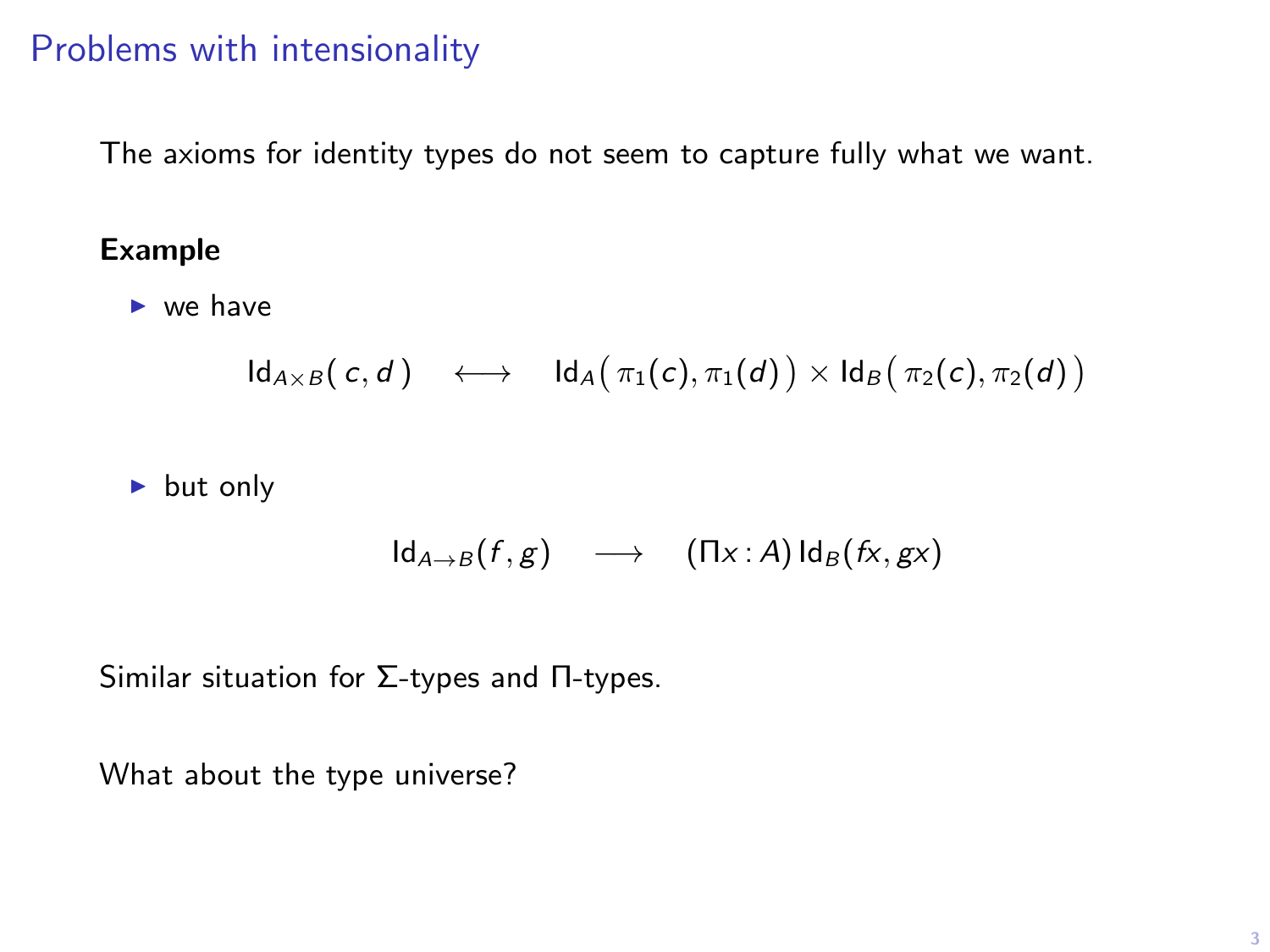Part I: Models of type theory Part II: Identity types Part III: Π-types Part IV: Universes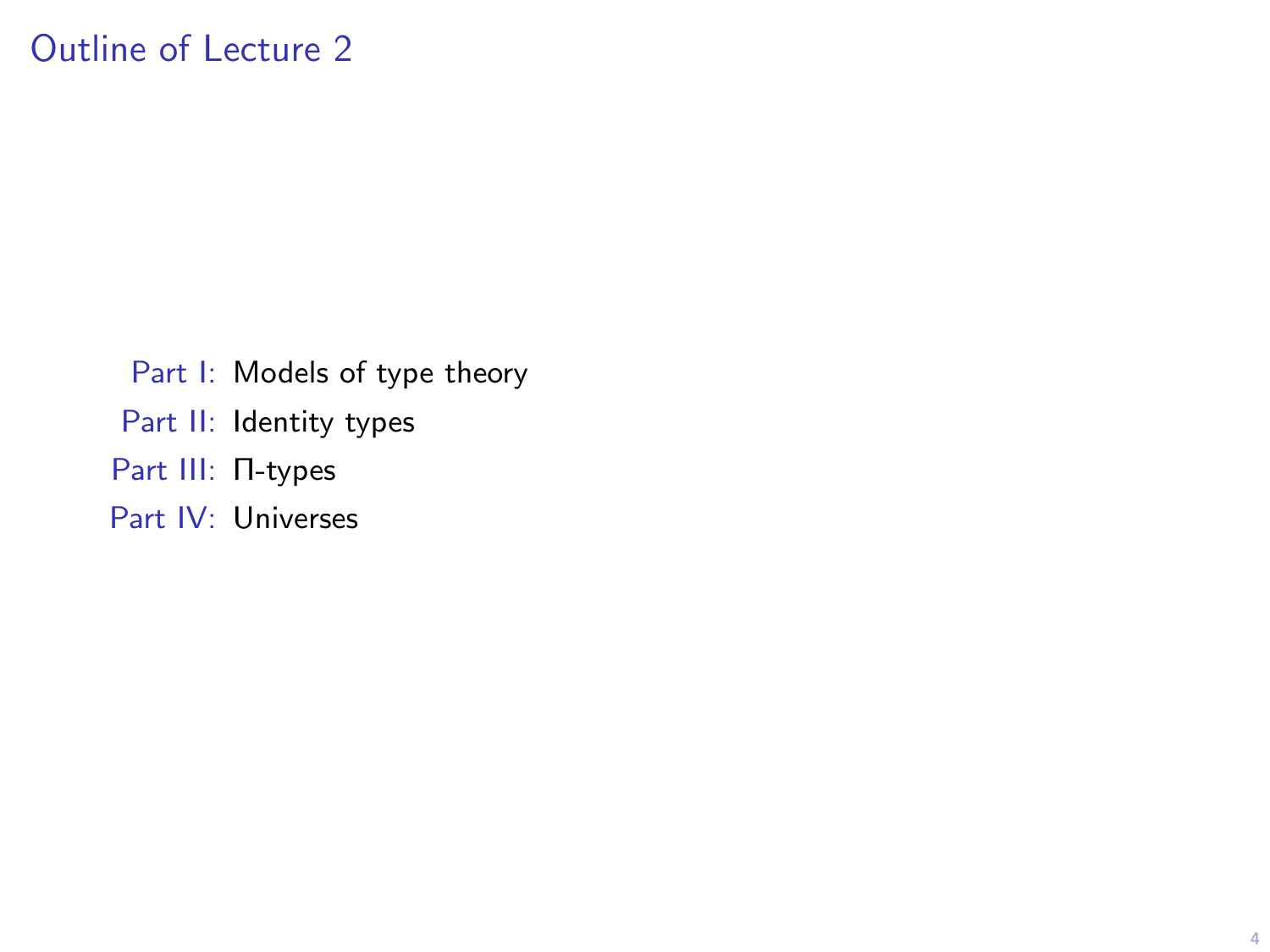Part I: Models of type theory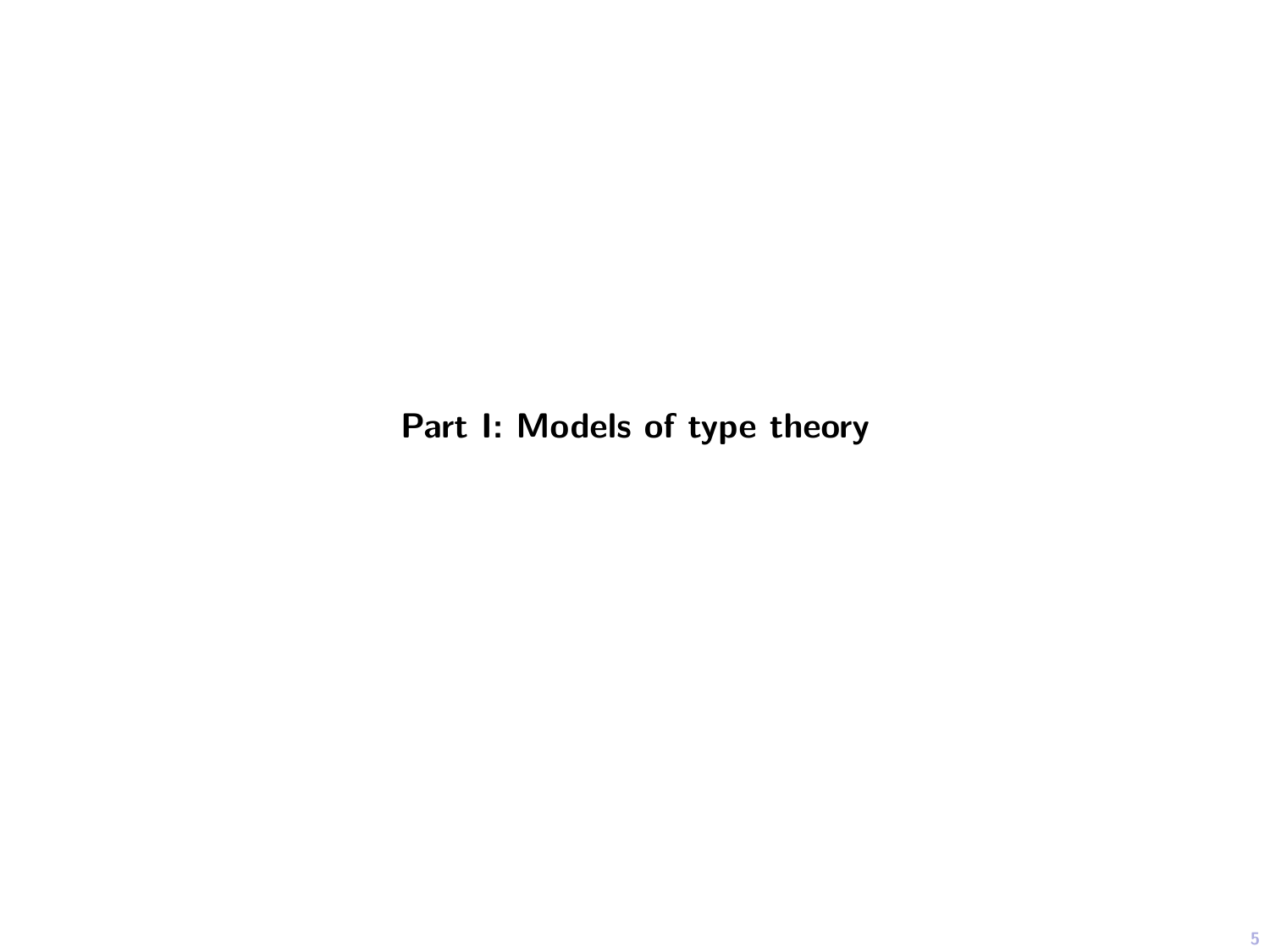### Models of type theories

Question: What structure on a category C do we need to have a model of T?

Idea: Look at the structure of the syntactic category of T.

• Objects: contexts

$$
(x_1 : A_1), (x_1 : A_1, x_2 : A_2, \ldots), \ldots
$$

 $\blacktriangleright$  Maps: terms-in-context, e.g.

$$
(a_1): \Gamma \to (x_1:A_1) \text{ if } \Gamma \vdash a_1:A_1
$$
  

$$
(a_1, a_2): \Gamma \to (x_1:A_1, x_2:A_2) \text{ if } \Gamma \vdash a_1:A_1, \Gamma \vdash a_2:A_2[a_1/x_1]
$$
  
...

Note.

$$
\Gamma \vdash A : \text{type} \qquad \Longrightarrow \qquad \begin{array}{c} (\Gamma, x : A) \\ \downarrow \rho_A \\ \downarrow \end{array}
$$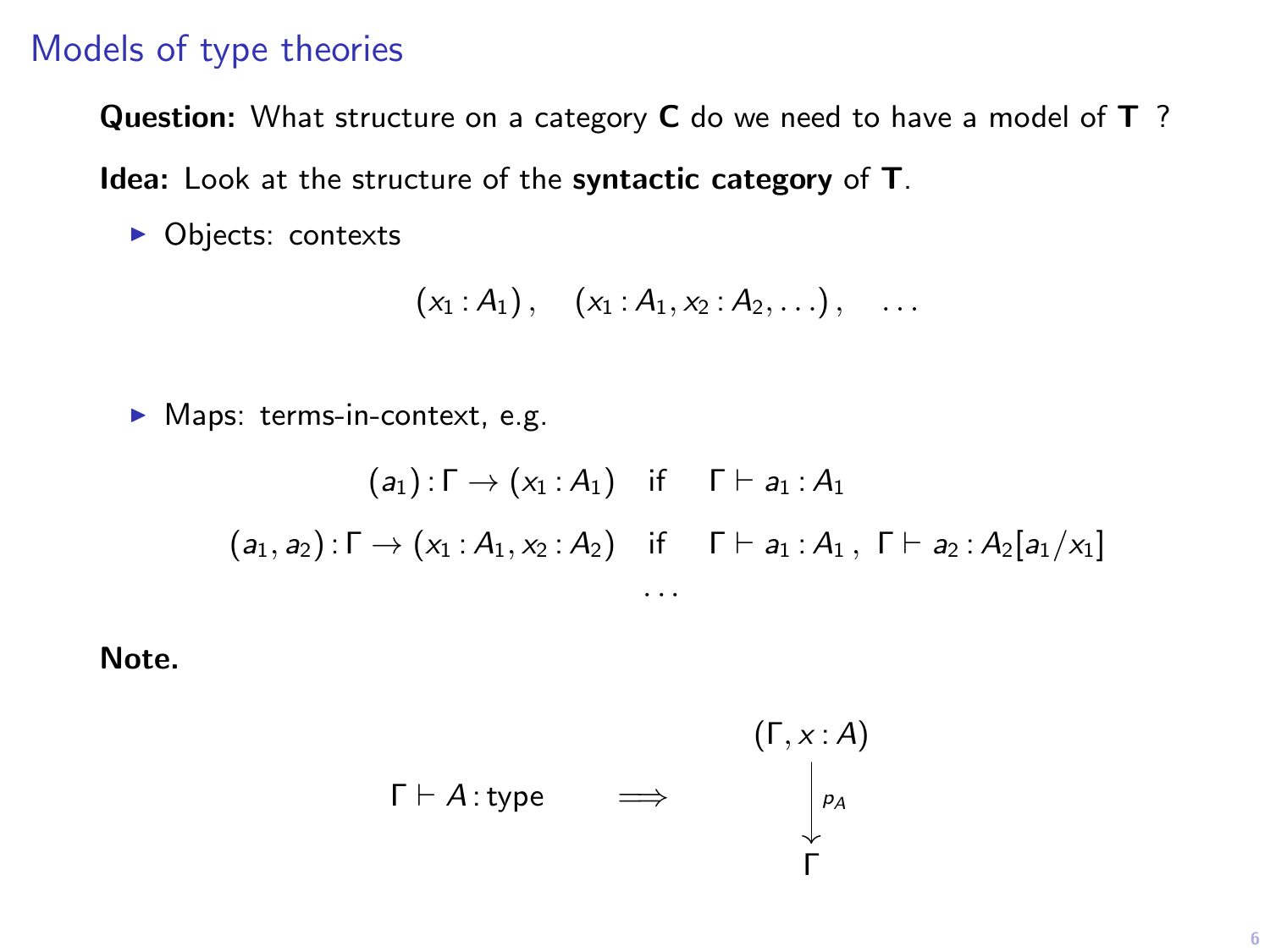## Axiomatization

### Fix



γ<br>Τ

γ<br>Γ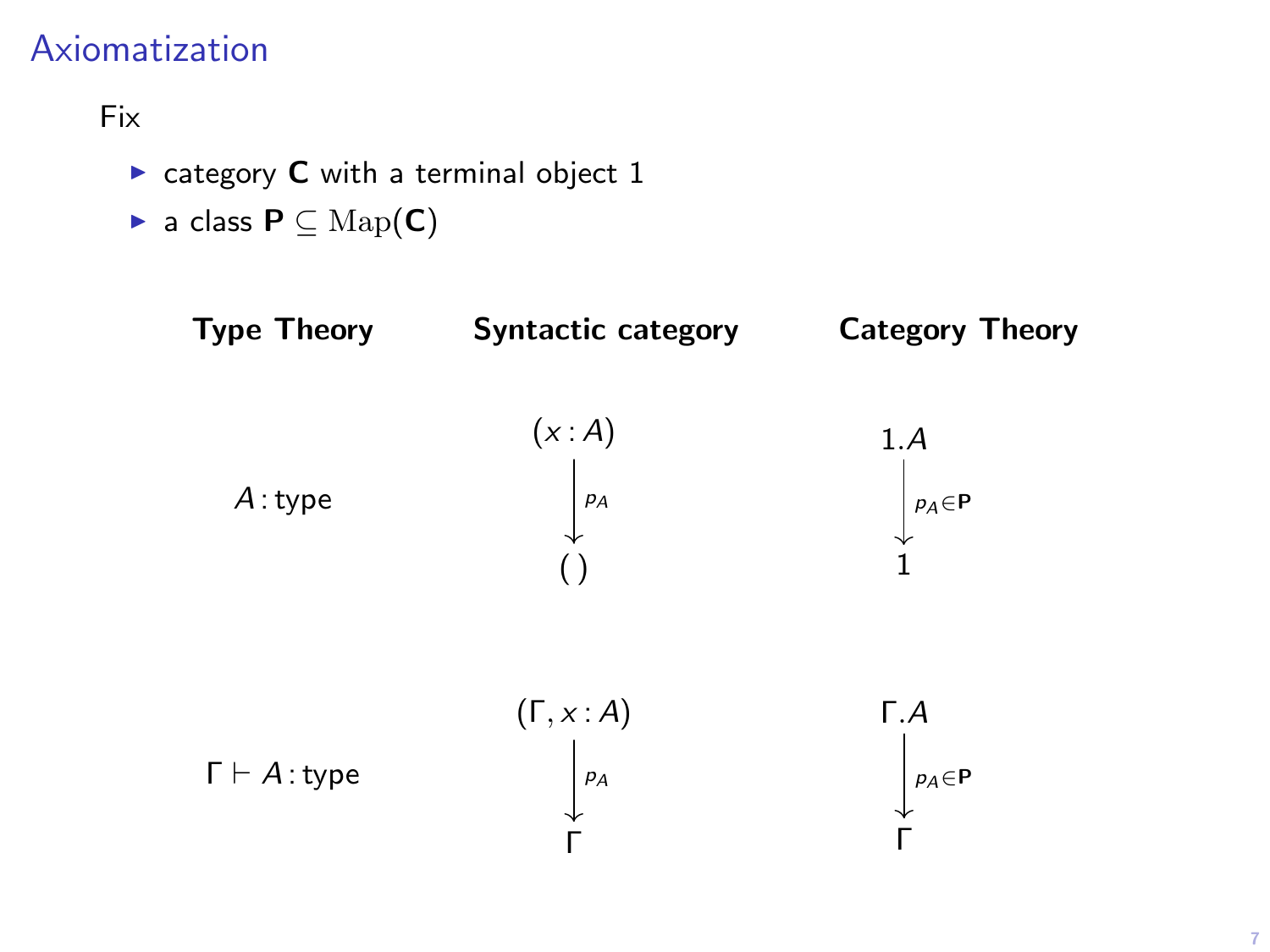

 $a: A$ 

 $\longrightarrow A$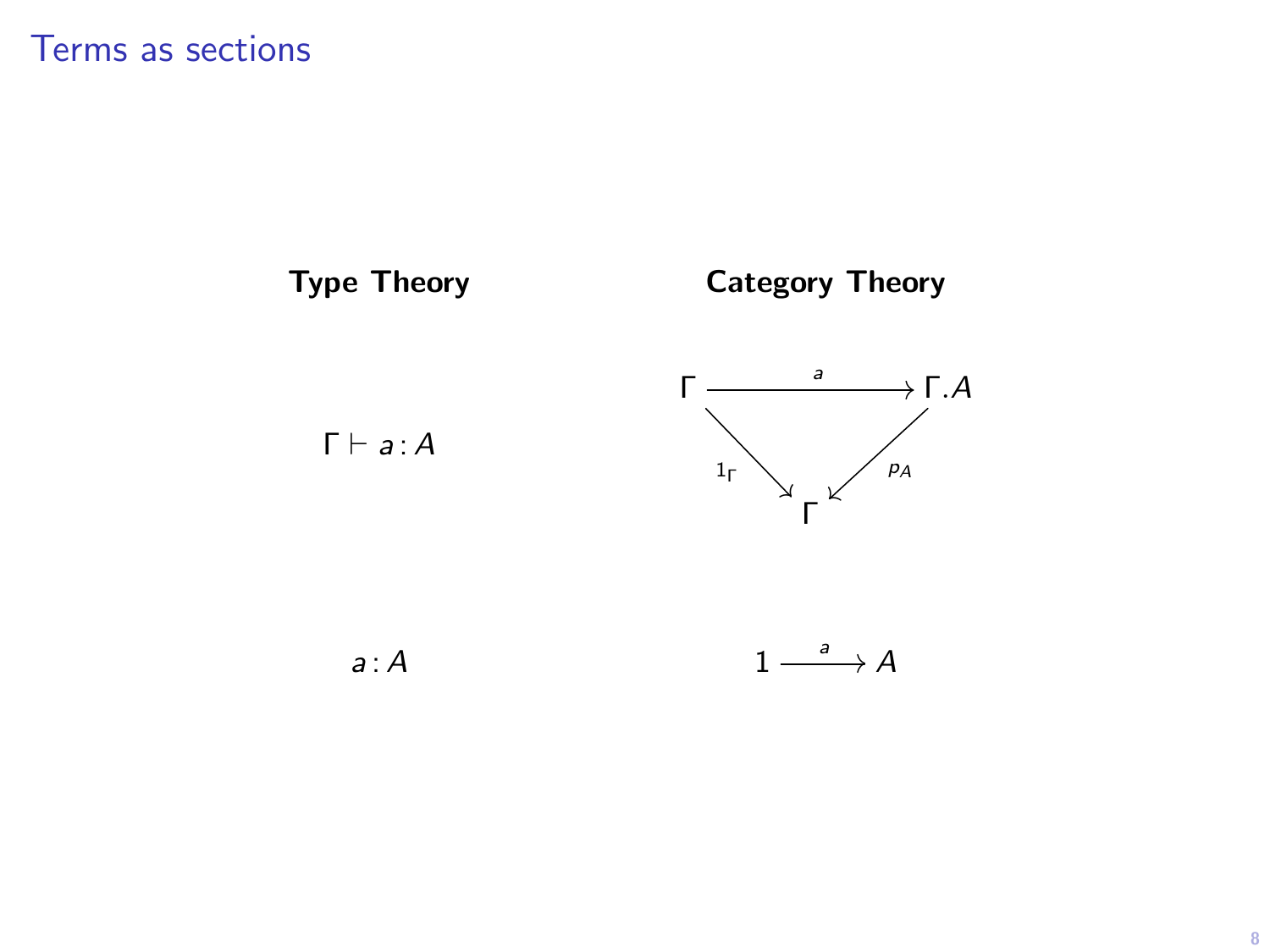## Substitution as pullback







9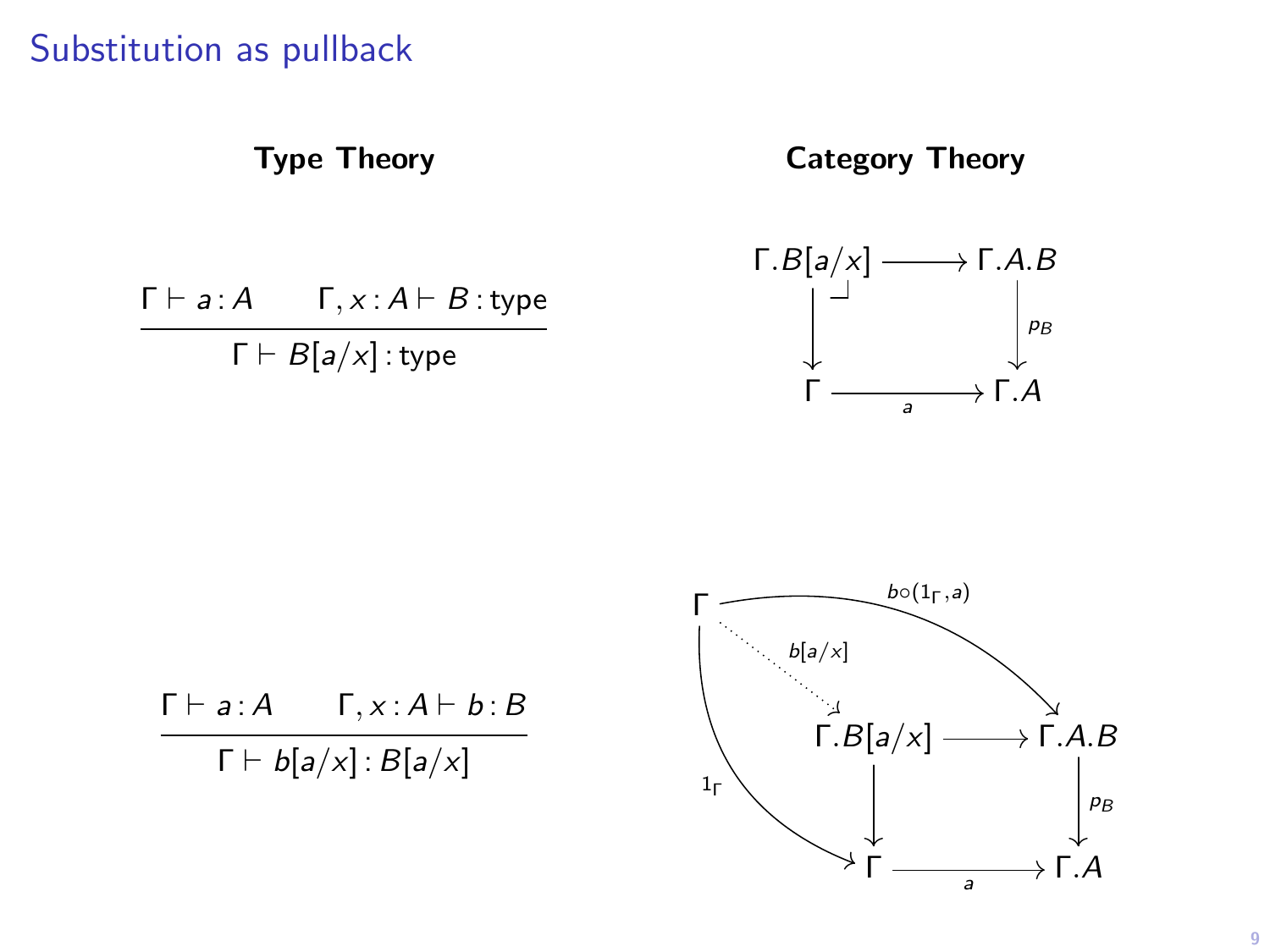## **Weakening**

For  $\Gamma \in \mathrm{Obj}(\mathsf{C})$ , let  $\mathsf{P}_{\textit{f}}$  be the category with

- $\blacktriangleright$  objects: **P**-maps  $A: \Gamma.A \to \Gamma$
- $\blacktriangleright$  maps: commutative triangles



$$
\Gamma, x : A \vdash f(x) : B
$$

Let  $p_A: \Gamma.A \to \Gamma$  be in **P**. Pullback

$$
\begin{array}{ccc}\n\Gamma.A.E & \longrightarrow \Gamma.E \\
\downarrow & \downarrow_{PE} & \Gamma \vdash E:\text{type} \\
\Gamma.A & \longrightarrow & \Gamma & \Gamma, x:A \vdash E:\text{type}\n\end{array}
$$

This is the 'weakening functor'  $\Delta_A : \mathbf{P}_{/\Gamma} \to \mathbf{P}_{/\Gamma.A}$ .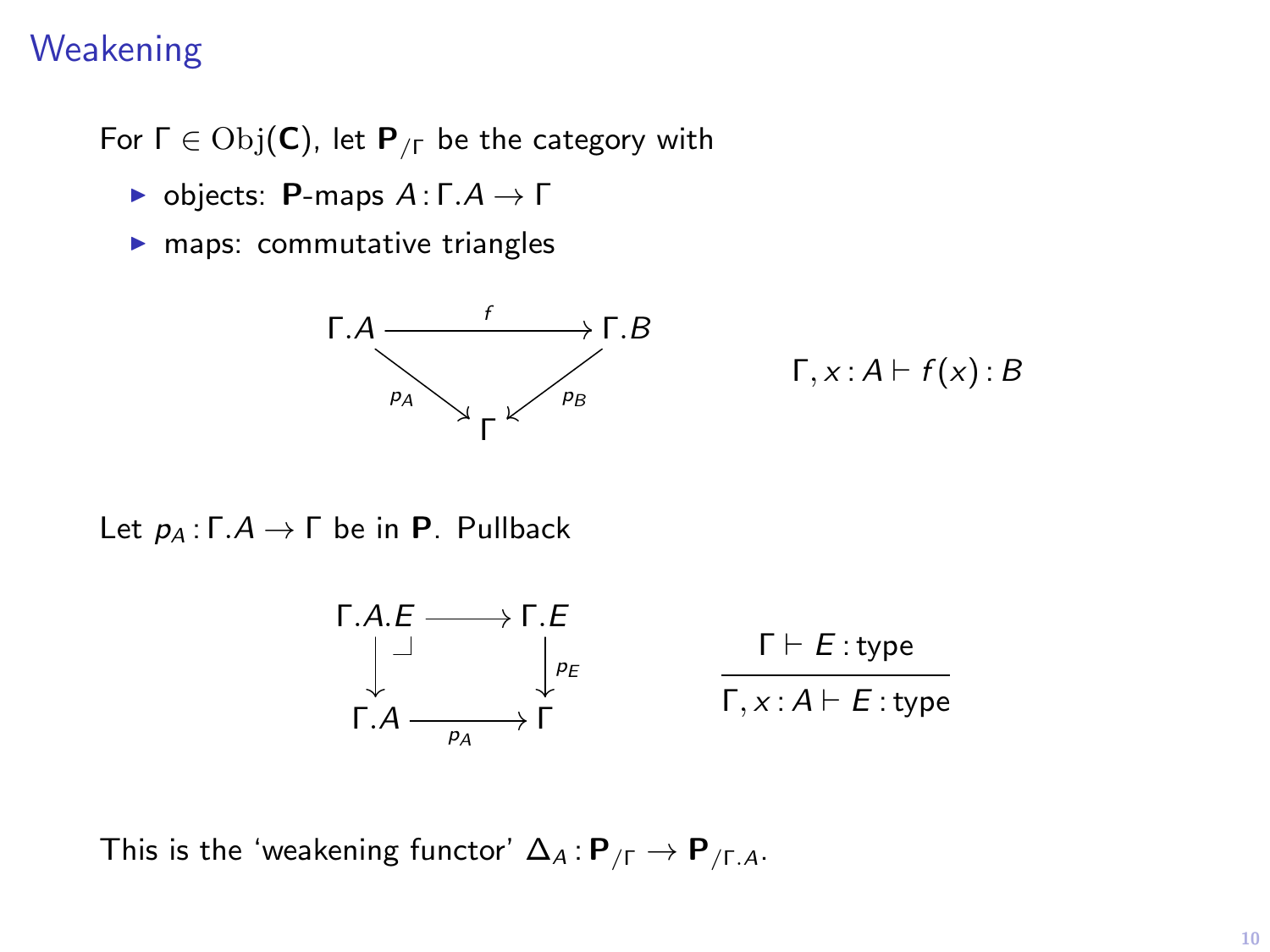# General setting

Let

- $\triangleright$  **C** be a category
- $\blacktriangleright$  P  $\subset$  Map(C)

and assume

- $\triangleright$  **C** has a terminal object.
- $\triangleright$  The pullback of a P-maps along any maps exists and is an P-map.

### **Question**

 $\triangleright$  What additional structure on **P** do we need to interpret type-formers?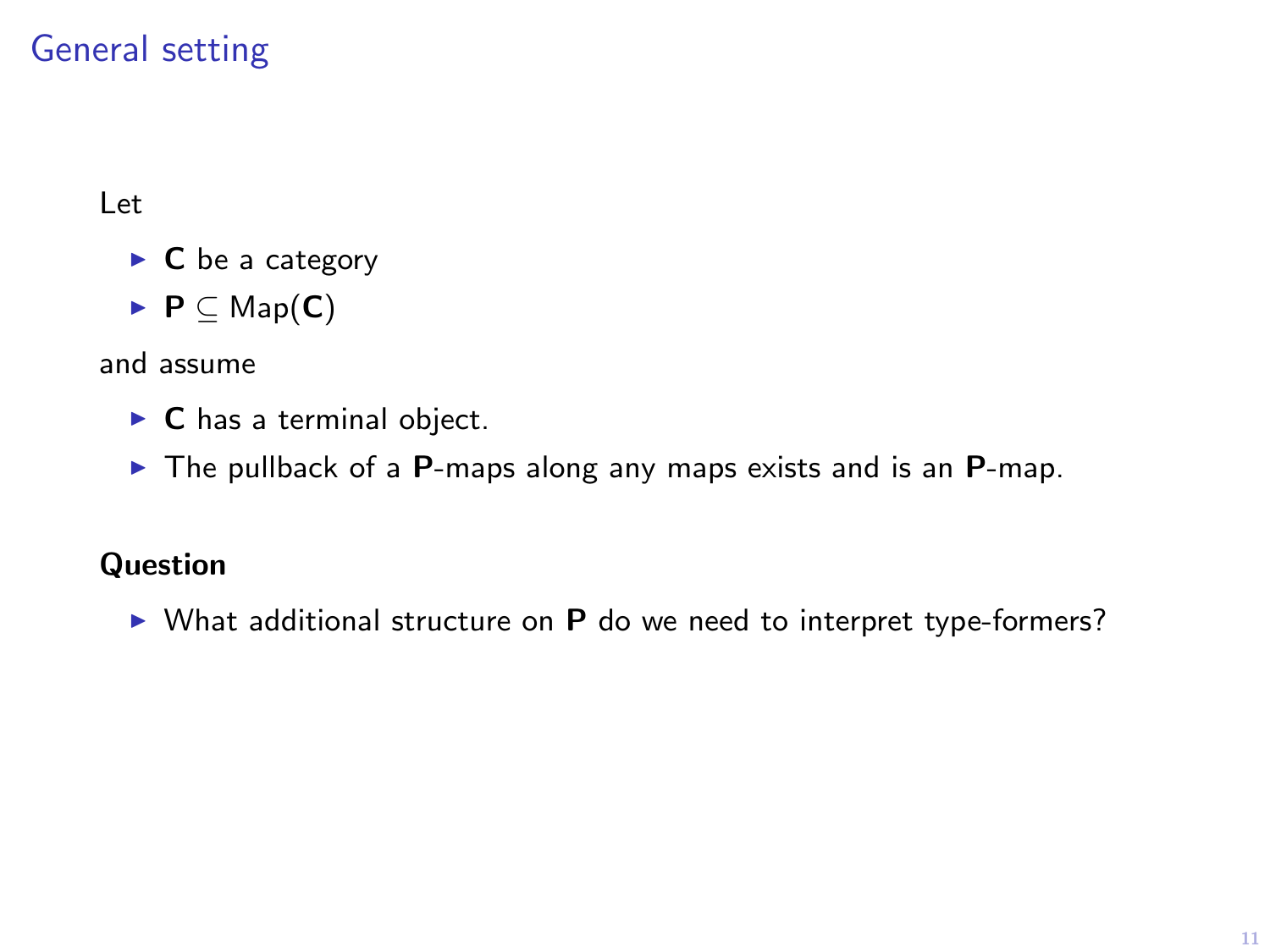Part II: Identity types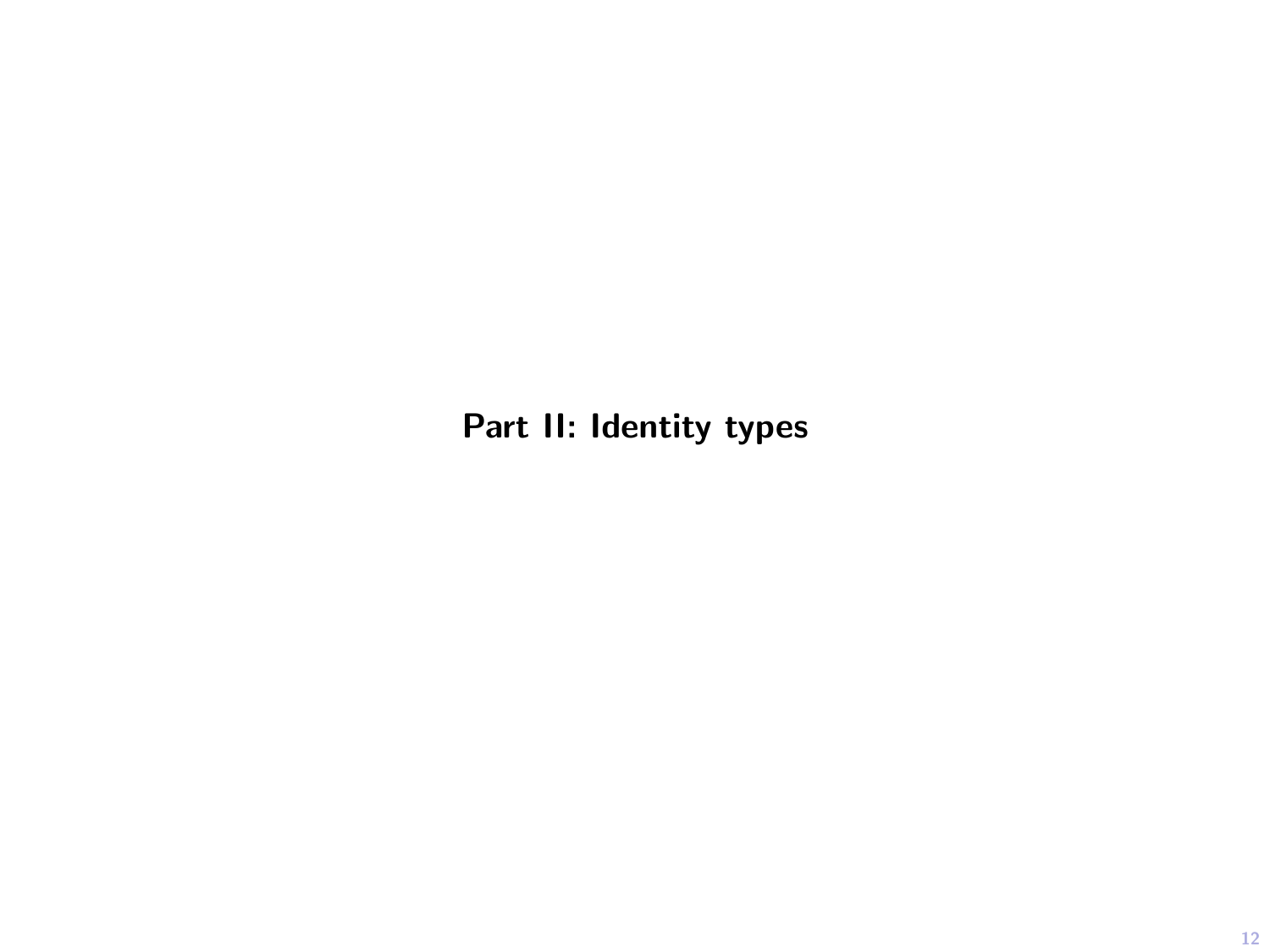## Identity types (I)

For simplicity, let us assume  $\Gamma = 1$  and work with  $p_A : 1.A \rightarrow 1$ . We need

1. a P-map

$$
q_A: \mathsf{Id}_A \to A \times A
$$

2. a factorisation



3. a diagonal filler for every commutative diagram



Note. In fact, refl<sub>A</sub>  $\pitchfork$  p for all  $p \in \mathbf{P}$ .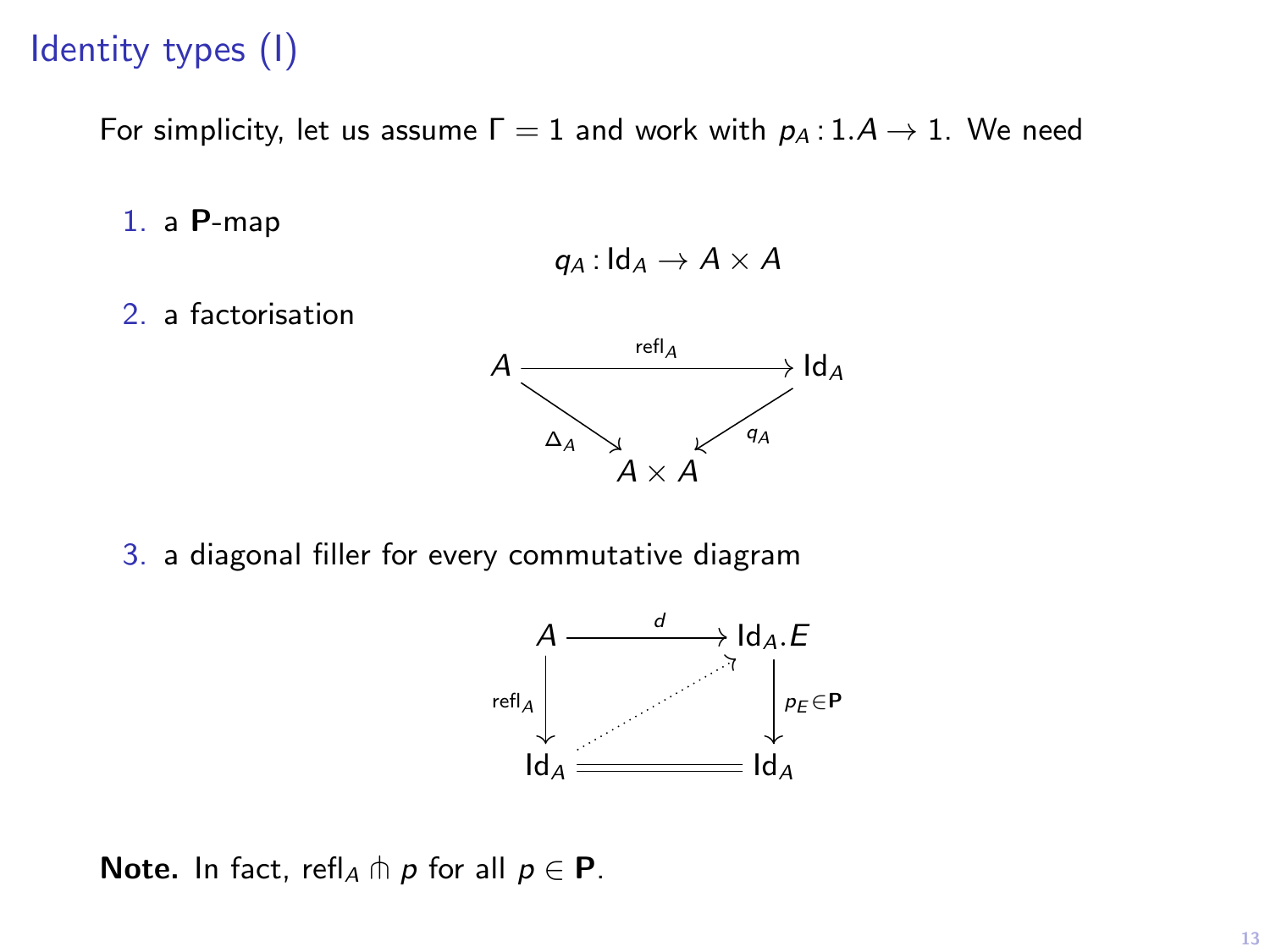### Identity types as path spaces

Idea

 $p: Id_A(a, b) \iff p$  is a path in A from a to b

#### **Note**

 $\triangleright$  This explains several aspects of the behaviour of identity types

Theorem. The syntactic category of the type theory T admits a weak factorisation system  $(L, R)$ , where

 $\mathsf{L} = \{i \mid (\forall p \in \mathsf{P}) \; i \pitchfork p\} \qquad \mathsf{R} = \{p \mid (\forall i \in \mathsf{L}) \; i \pitchfork p\}$ 

where **P** is the set of projections  $p_A$  :  $(\Gamma, x : A) \rightarrow \Gamma$ .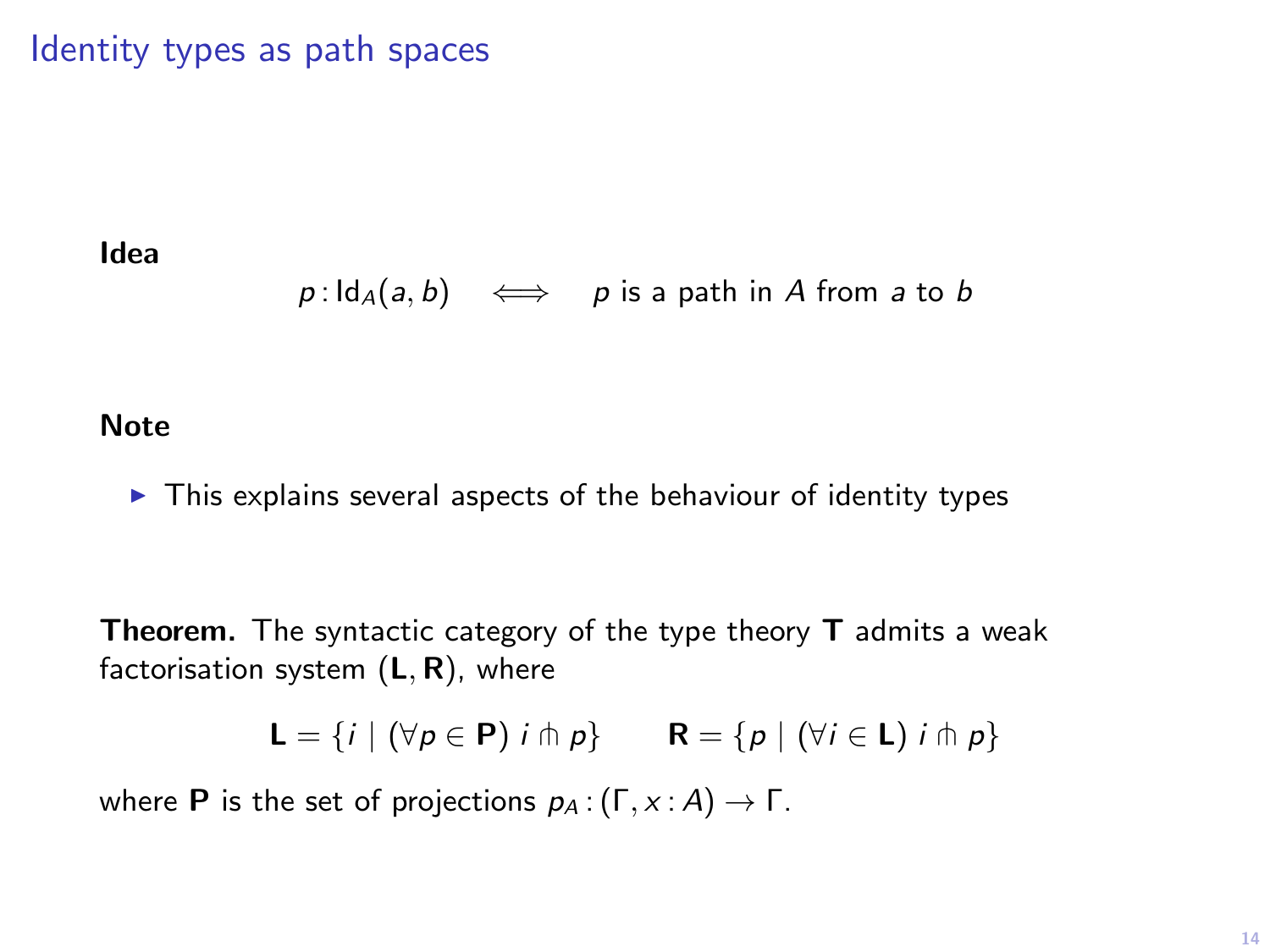# Homotopical models of type theory

#### Idea

 $\blacktriangleright$  Take P = Fib in some model structure (Weq, Fib, Cof).

We get a 'dictionary'

| <b>Type Theory</b>                     | Homotopical algebra                        |
|----------------------------------------|--------------------------------------------|
| A:type                                 | fibrant object A                           |
| $x: A \vdash B(x)$ : type              | fibration $p: B \to A$                     |
| $x, y: A \vdash \mathsf{Id}_A(x, y)$   | path space of $A$                          |
| $(\Pi x : A)B(x)$                      | space of sections of p                     |
| type universe U                        | a fibrant object $U$                       |
| $x \in U \vdash \mathsf{El}(x)$ : type | a generic fibration $\pi: \tilde{U} \to U$ |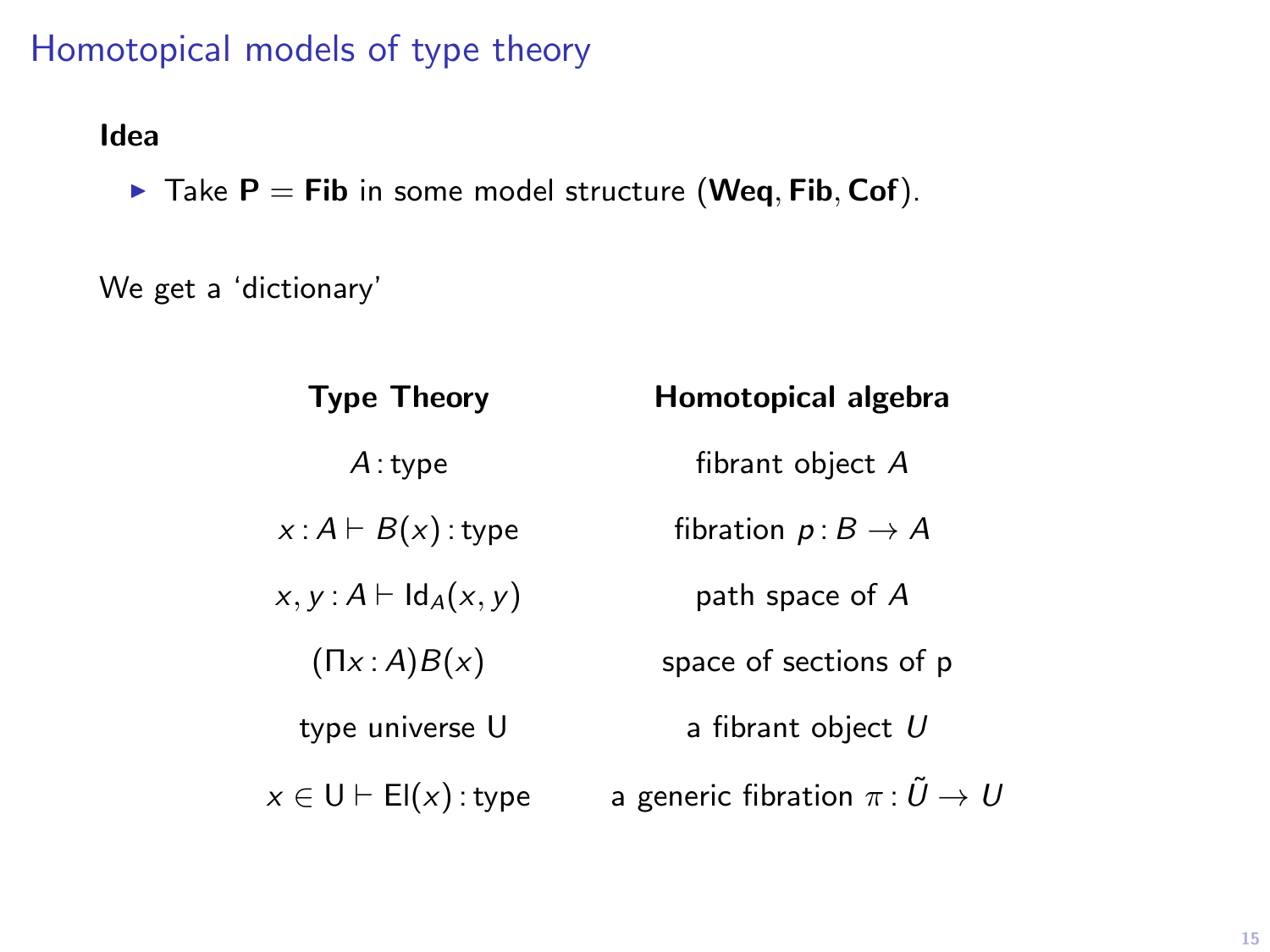### Example: Id-types in groupoids

Given by the (Weq  $\cap$  Cof, Fib)-factorisation of diagonal



The groupoid  $A<sup>J</sup>$  has

- b objects: maps  $\alpha : a_0 \to a_1$  in A
- $\blacktriangleright$  maps: squares



Note Uniqueness of identity proofs fails in this model.

Warning. To define a model, one needs to take care of further aspects:

- $\blacktriangleright$  mere existence vs structure
- $\triangleright$  coherence with respect to pullback (substitution)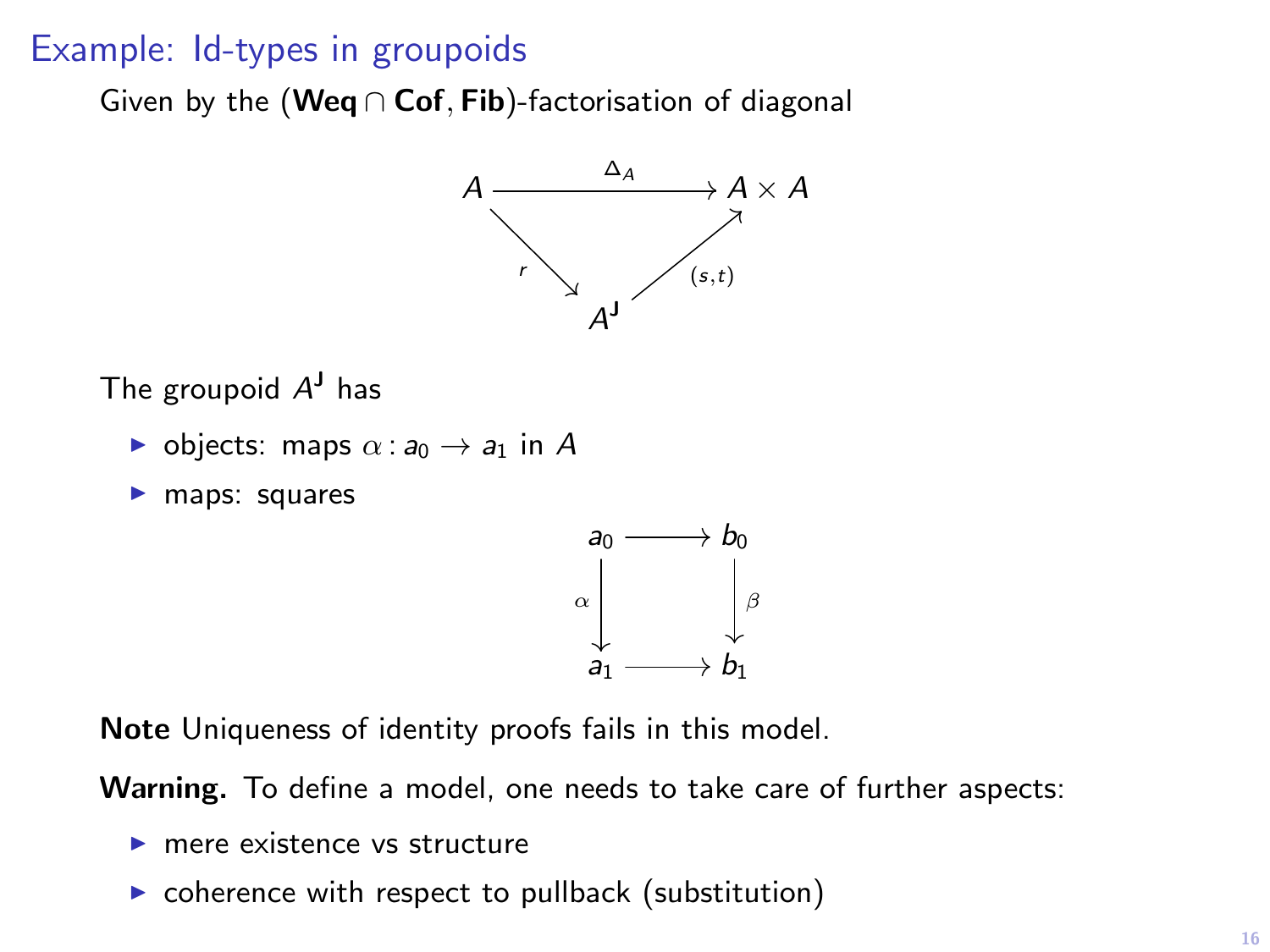Part III: Π-types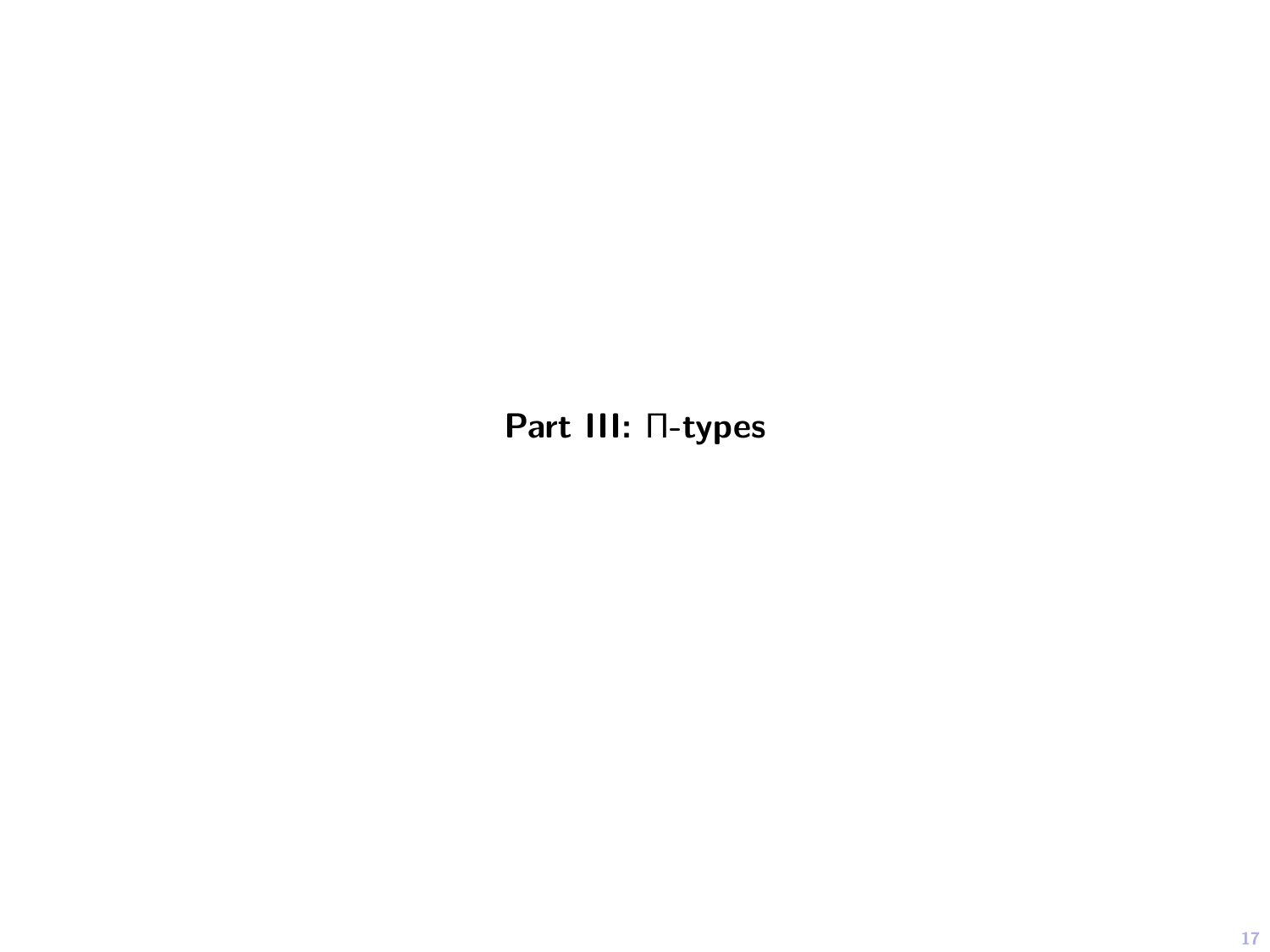### Π-types

Let  $A: \Gamma.A \to \Gamma$  be in **P**.

 $\blacktriangleright$  Recall the 'weakening' functor

$$
\Delta_A: \mathbf{P}_{/\Gamma} \to \mathbf{P}_{/\Gamma.A} \qquad \qquad \frac{\Gamma \vdash E: \text{type}}{\Gamma, x:A \vdash E: \text{type}}
$$

**-** To interpret Π-types, we require a right adjoint

$$
\Pi_A: \mathbf{P}_{/\Gamma.A} \to \mathbf{P}_{/\Gamma}
$$
\n
$$
\frac{\Gamma, x:A \vdash B: \text{type}}{\Gamma \vdash (\Pi x:A)B: \text{type}}
$$

Idea

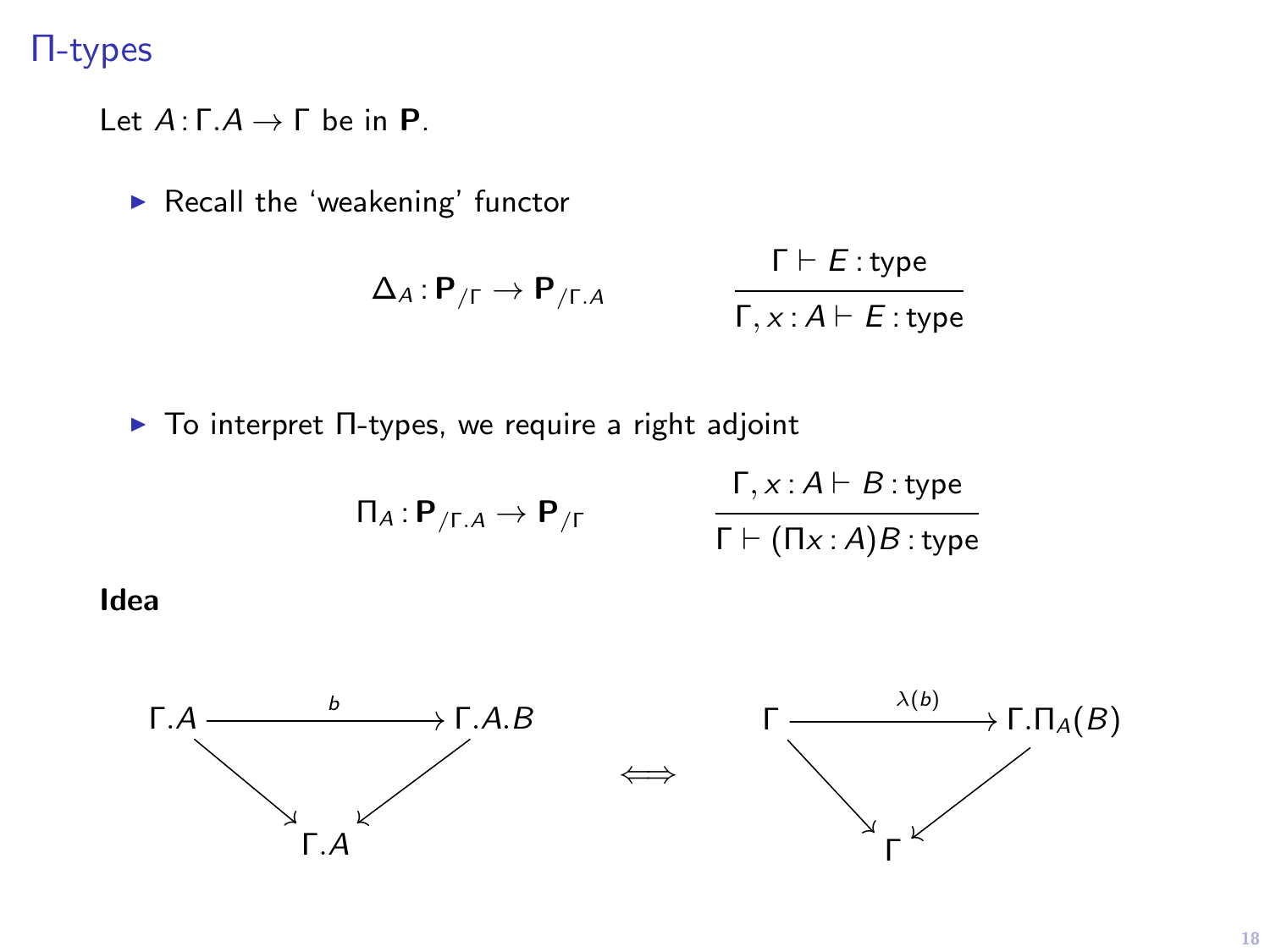## Π-types in groupoids

Theorem.

For  $p: \Gamma.A \to \Gamma$  an isofibration, the pullback functor

$$
\Delta_\rho : \mathbf{Gpd}_{/\Gamma} \to \mathbf{Gpd}_{/\Gamma,A}
$$

has a right adjoint

$$
\Pi_{\rho} : \mathbf{Gpd}_{/\Gamma.A} \to \mathbf{Gpd}_{/\Gamma}
$$

 $\blacktriangleright$  Furthermore, the right adjoint preserves isofibrations, and thus gives us

$$
\begin{array}{cccc}\n\Pi_{\rho}\colon & \textbf{Fib}_{/\Gamma.A} & \to & \textbf{Fib}_{/\Gamma} \\
 & \pi.A.B \xrightarrow{q} \Gamma.A & \mapsto & \Gamma.\Pi_{A}(B) \xrightarrow{\Pi_{\rho}(q)} \Gamma\n\end{array}
$$

**Example.** When  $\Gamma = 1$ , the objects of the groupoid  $\Pi_A(B)$  are



i.e. sections of q.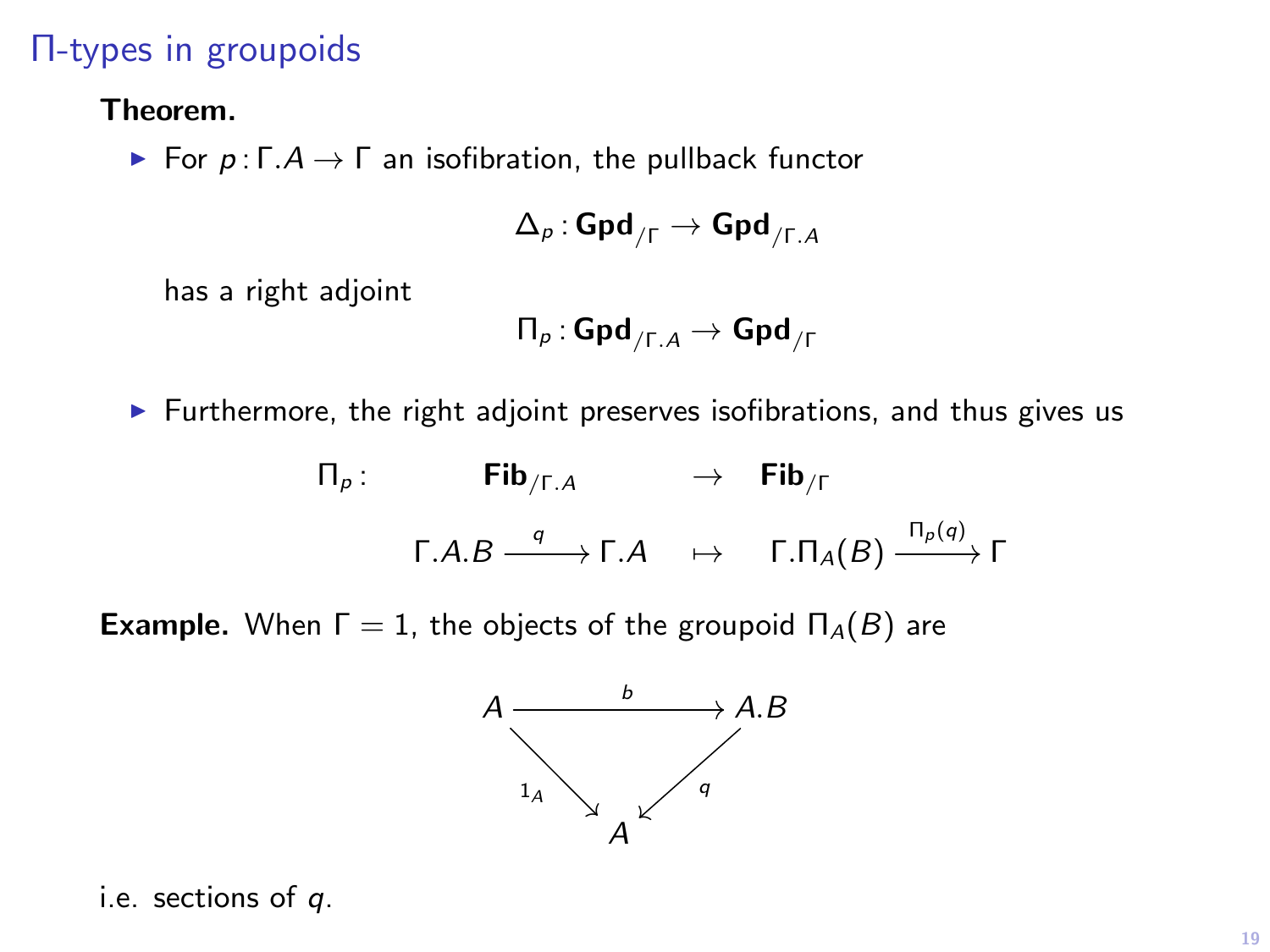## Π-types in simplicial sets

#### Theorem.

For any map  $p: B \to A$ , pullback along p has a right adjoint

 $\Pi_{p}$ : SSet<sub>/B</sub>  $\rightarrow$  SSet<sub>/A</sub>

If p is a Kan fibration, then  $\Pi_p$  preserves Kan fibrations, and hence gives

 $\Pi_{p}$ : Fib<sub>/B</sub>  $\rightarrow$  Fib<sub>/A</sub>

Proof. By duality, it suffices to show that

$$
\Delta_\rho : \operatorname{\sf SSet}_{/A} \to \operatorname{\sf SSet}_{/B}
$$

preserves (Weq ∩ Cof)-maps. But

- $\triangleright$  Cof-maps are monomorphisms, so are always preserved.
- $\triangleright$  The preservation of weak equivalences by pullback along Kan fibrations is the so-called right properness of the model structure.

Note. Constructivity issues.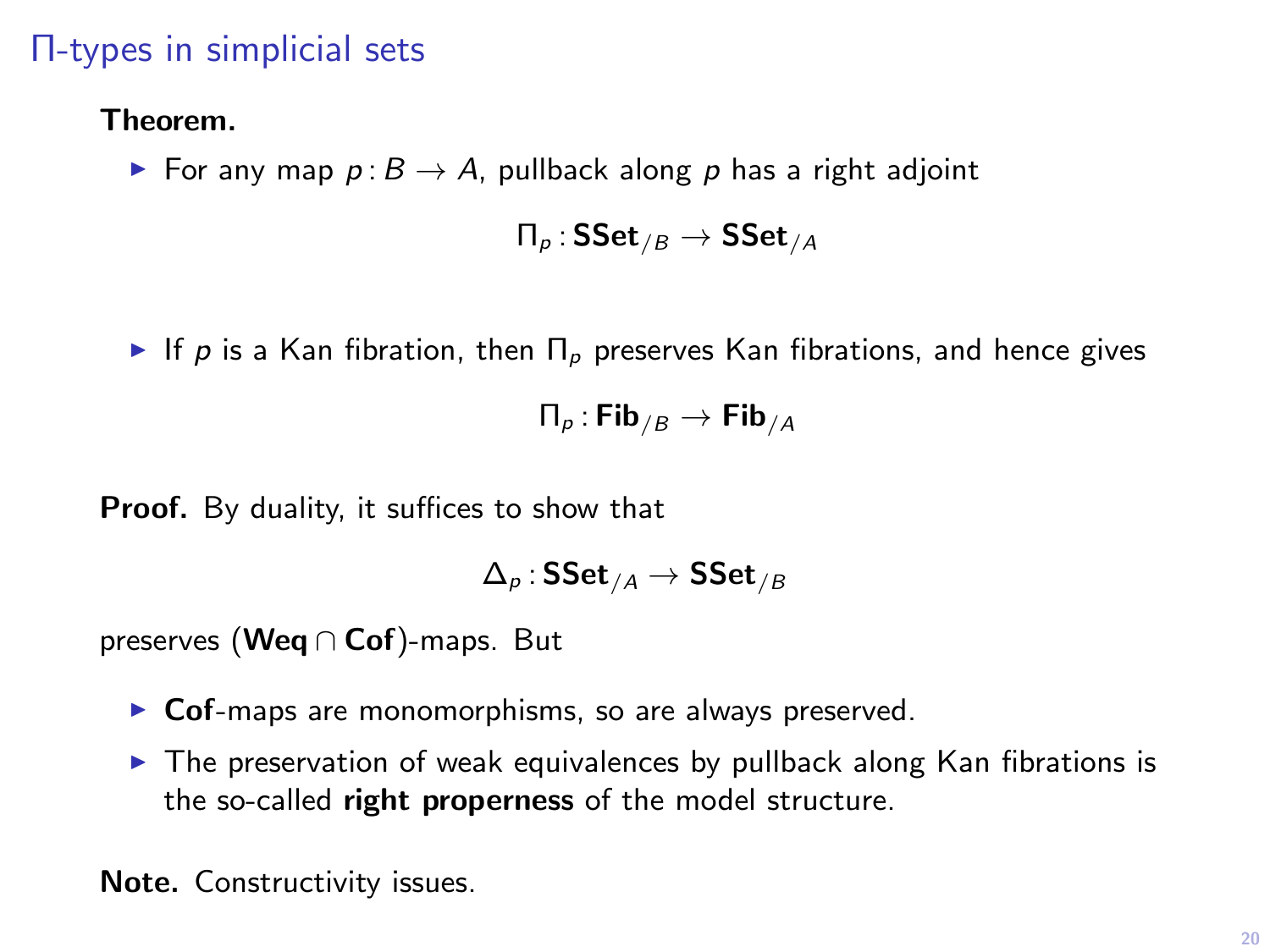## Part IV: Universes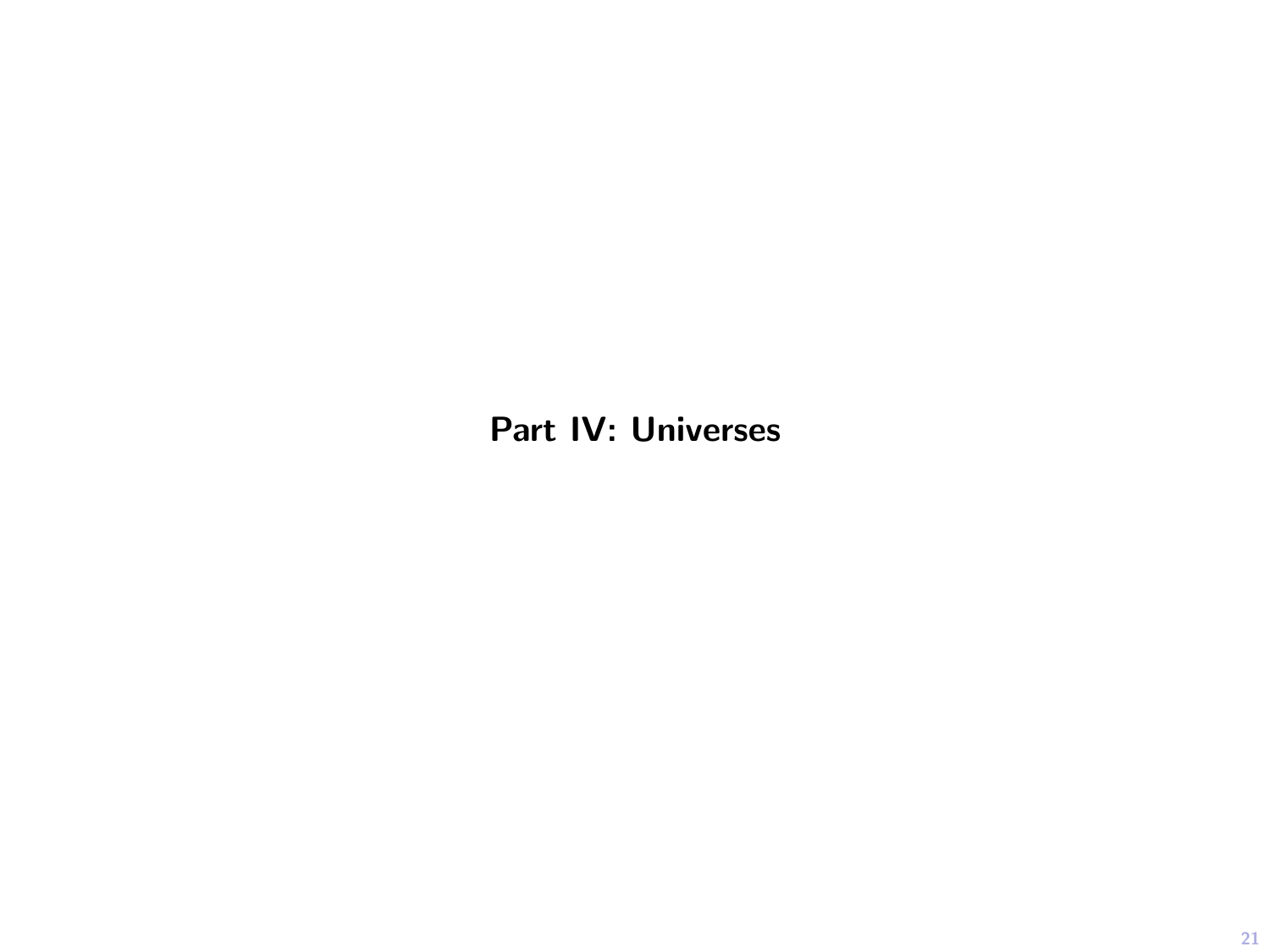### Generic P-maps

We need a notion of 'smallness' for **P**-maps, e.g. fibers having cardinality  $\lt \kappa$ .

Then need a P-map

 $\pi: \tilde{U} \to U$ 

that weakly classifies 'small' **P**-maps, i.e. for every such  $p : B \to A$  there exists a pullback diagram



**Note.** Given  $a:1 \rightarrow U$ , we can form a pullback



We think of a as the 'name' in  $U$  of the object  $El(a)$ .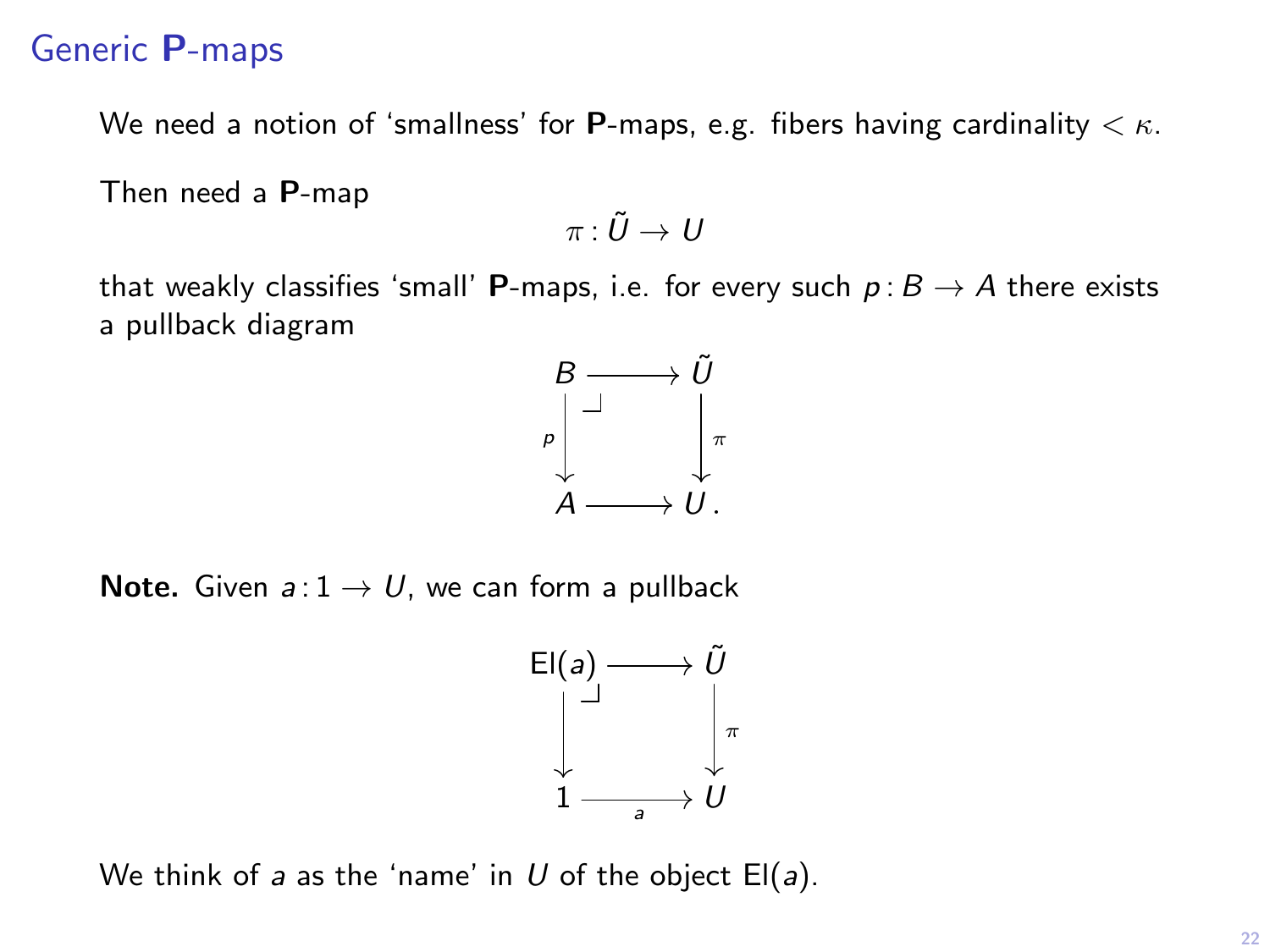### The type universe in groupoids and simplicial sets

Fix an inaccessible cardinal  $\kappa$ .

- $\triangleright$  In Gpd, it is not difficult to construct a universe. For example, one can consider the groupoid of all small (discrete) groupoids.
- $\blacktriangleright$  In SSet, there exists a fibration

$$
\pi\colon \tilde{U}\to\,
$$

that weakly classifies fibrations with fibers of cardinality  $\lt \kappa$ , i.e. for every such  $p: B \to A$  there exists a pullback diagram



Here,

$$
U_n = \{ p : B \to \Delta^n \mid p \text{ Kan fibration } \}
$$

Problem. But *U* needs to be fibrant!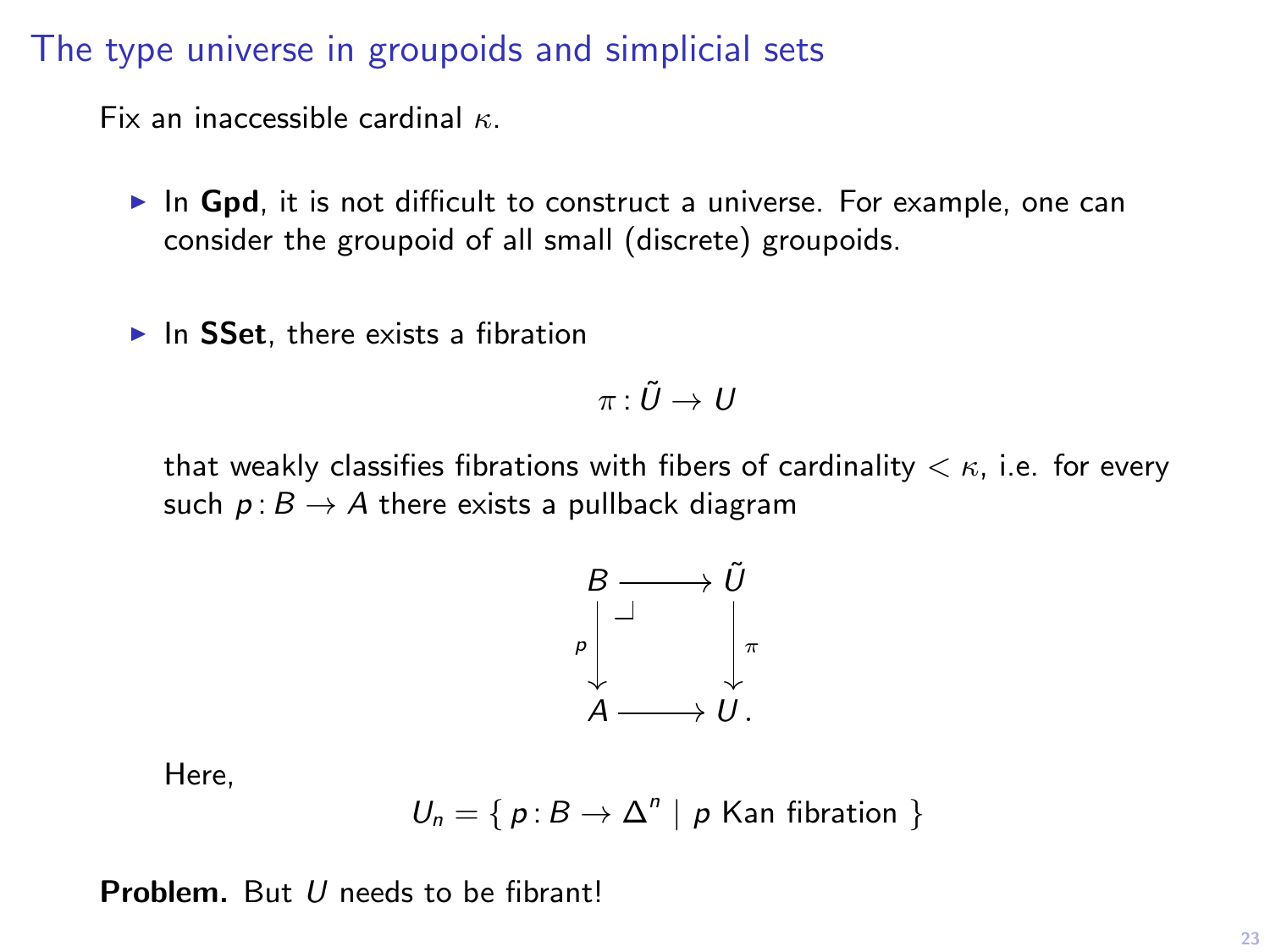### The type universe in simplicial sets

#### Theorem.

**►** The base U of the generic Kan fibration  $\pi : \tilde{U} \to U$  is a Kan complex.

**Proof.** We need to show that  $U$  is a Kan complex. So show



This reduces to the problem of extending fibrations along horn inclusions:



This can be done using the theory of minimal fibrations (AC).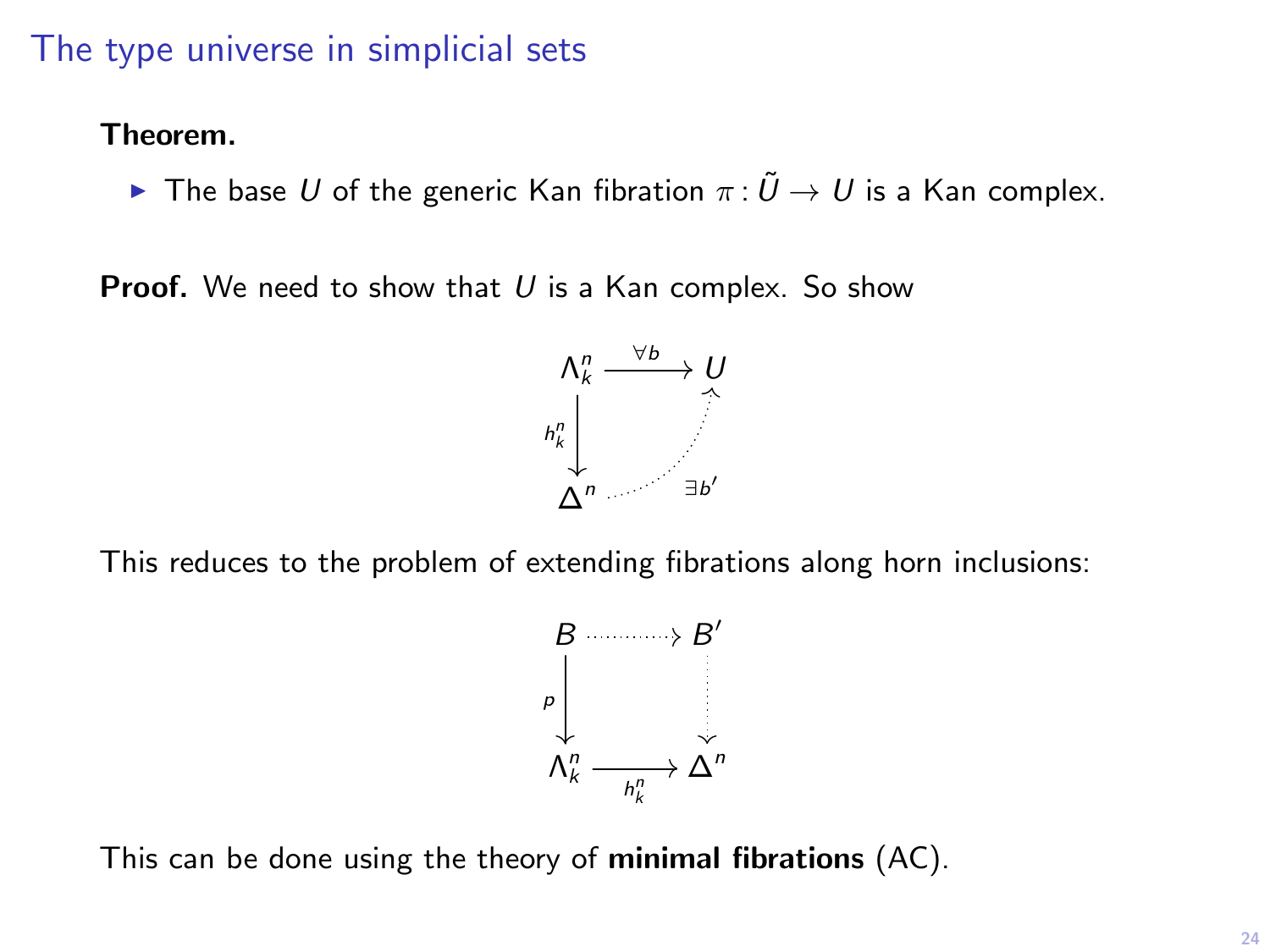## Minimal fibrations extend along (Weq ∩ Cof)-maps

#### Lemma 1. Let

- $\blacktriangleright$  m :  $X \to A$  be a minimal fibration
- $\blacktriangleright$   $i : A \to A'$  be a (Weq  $\cap$  Cof)-map.

Then there exists  $m': M' \to A'$  a minimal fibration and

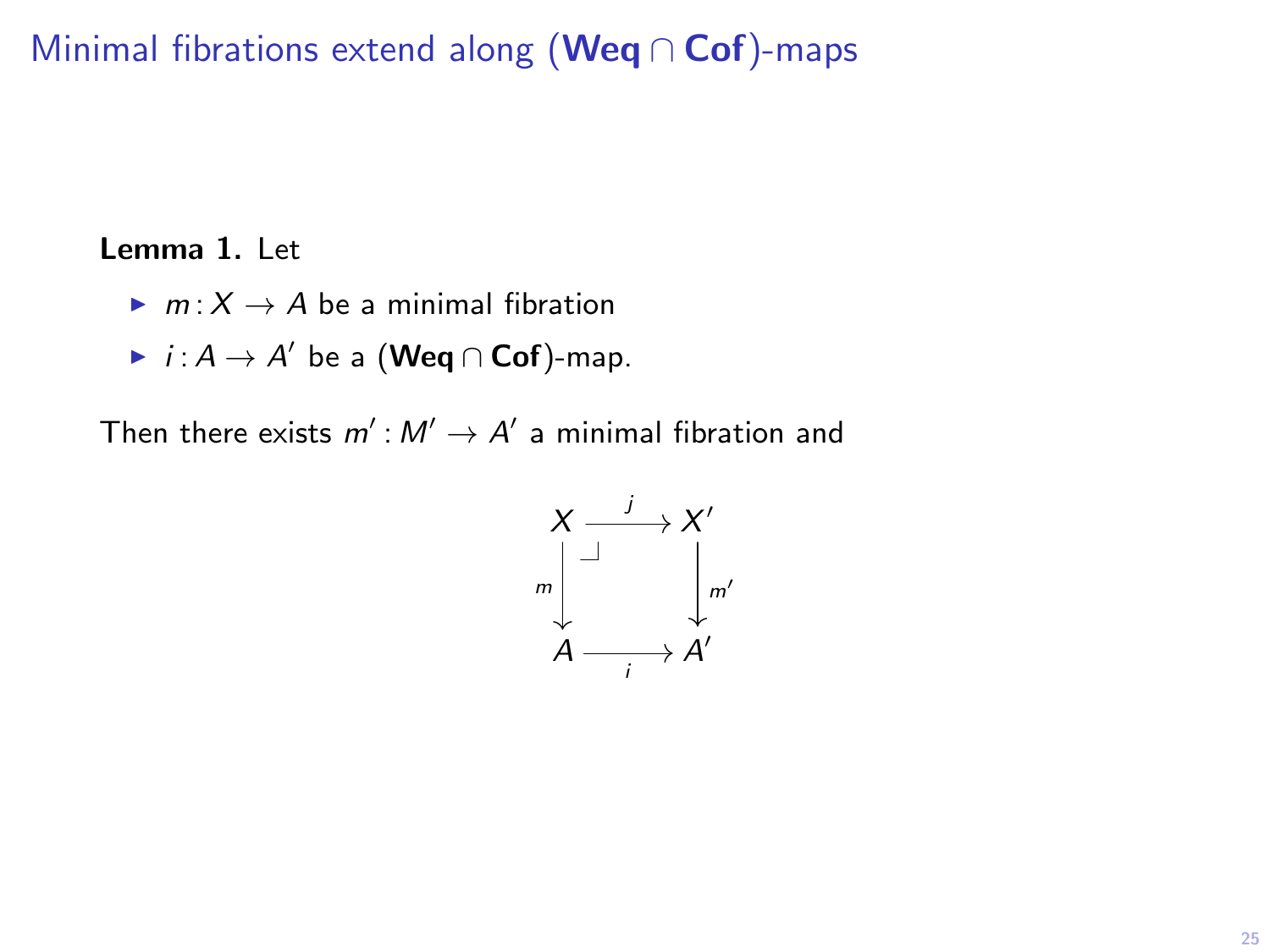# (Weq ∩ Fib)-maps can be extended along cofibrations

#### Lemma 2. Let

- $\triangleright$  t :  $B \to X$  be a (Weq ∩ Fib)-map
- $\blacktriangleright$   $j: X \to X'$  a cofibration

Then there exists  $t'$  :  $E' \to X'$  a  $(\mathsf{Weq} \cap \mathsf{Fib})$ -map and

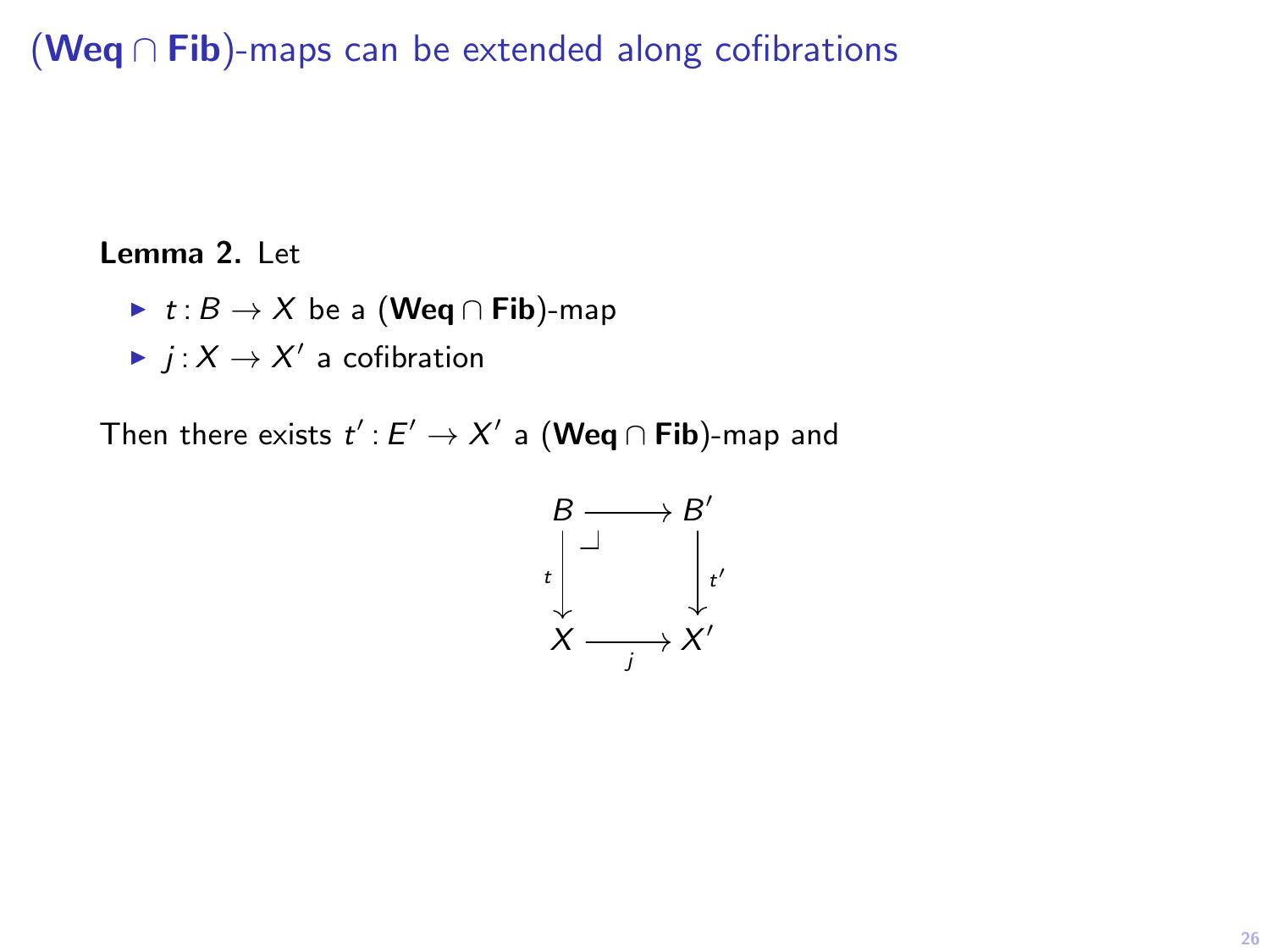## Proof of the theorem

Recall that we need to complete the diagram



It suffices to

► factor p as a (Weq  $\cap$  Fib)-map t followed by a minimal fibration m

 $\blacktriangleright$  apply Lemma 1 and Lemma 2 so as to get